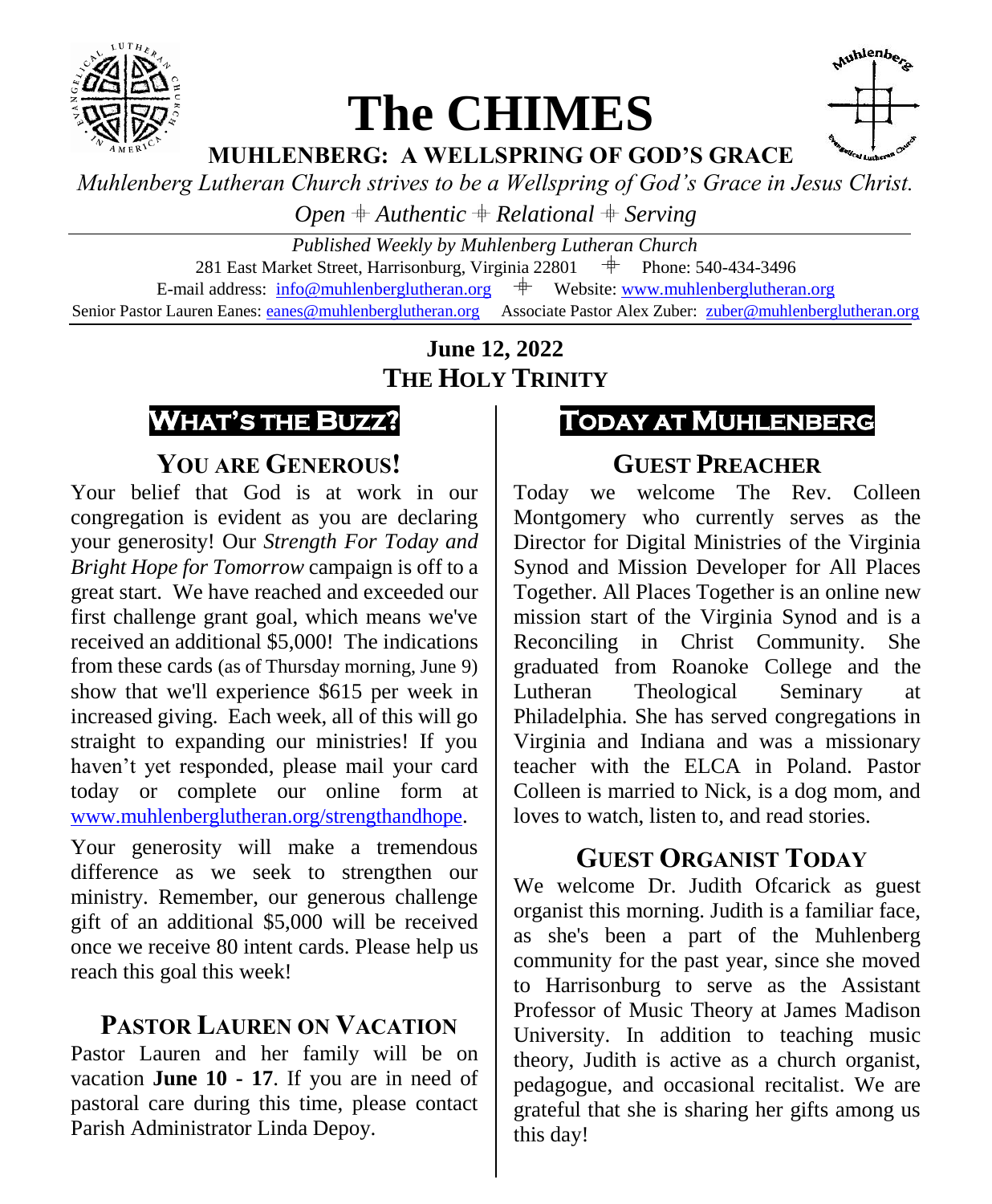#### **TODAY AT MUHLENBERG (CONT'D)**

#### **THE HOLY TRINITY**

Holy Trinity Sunday is a day the church meditates on the mystery of our God, one divine unity of three distinct persons. Each way in which we speak about the Trinity is inadequate. Christian writings of the first century give only the beginnings of what became the developed doctrine of the Trinity as Father, Son, and Spirit. In our reading from Romans this morning, we hear that through Jesus we have peace with God, whose love pours into our hearts through the Holy Spirit, giving us lasting hope. We celebrate the gracious One-in-Three, eternal Three-in-One, as we worship in community; as we share water and word, bread and wine; and as we bring God's love and hope to our neighbors.

#### **LEARN ABOUT ELECTRONIC GIVING**



We are part of a faith community, busy serving in our area and reaching out to folks in need around the world. To financially support our mission and ministry, in addition to giving in more

traditional methods (like the offering plate, envelopes, etc.), we also have available online automated giving methods through both our website and a mobile app. You can enroll easily, change or stop these contributions at any time, and schedule them for any time period.

Since your giving can be scheduled for donation each week, month, or quarter, this can help eliminate the need to remember your paper envelope and check while dashing out the door. Particularly as we make our commitments to the *Strength for Today and Bright Hope for* 

*Tomorrow (aka Strength and Hope)* campaign, this is a helpful tool to support your generosity.

**TODAY (6/12)**, you will find me in the Gathering Area between 9:30 am and 12:30 pm, eager to meet you and ready to help anyone who would like assistance in enrolling in one of our online giving systems. To complete the enrollment, please bring a voided check in order to enter your bank account and routing numbers.

I will have on display a QR code which you can scan if you would prefer to fill out an online *Strength and Hope* pledge form or if you would like to set up a recurring donation yourself on our website for this campaign. Thank you in advance for supporting this exciting idea.

*Jane Eanes*

#### **WELCOME TO MUHLENBERG!**

If you are new to the Muhlenberg community, or would simply like to learn more about the congregation, please join us for a *Welcome to Muhlenberg* experience **NEXT Sunday, June 19 at 9:45 am.** Meet leaders, hear about ways to get involved, and take a tour of our campus. We'll also share information about membership at Muhlenberg. Bring your kids — our Children's Minister, Ms. Ashley, will share fun activities with them while the adults are meeting. If you are interested but unable to attend, contact Pastor Lauren (434-3496 or [eanes@muhlenberglutheran.org\)](mailto:eanes@muhlenberglutheran.org) so you can receive an invitation to our next event in September.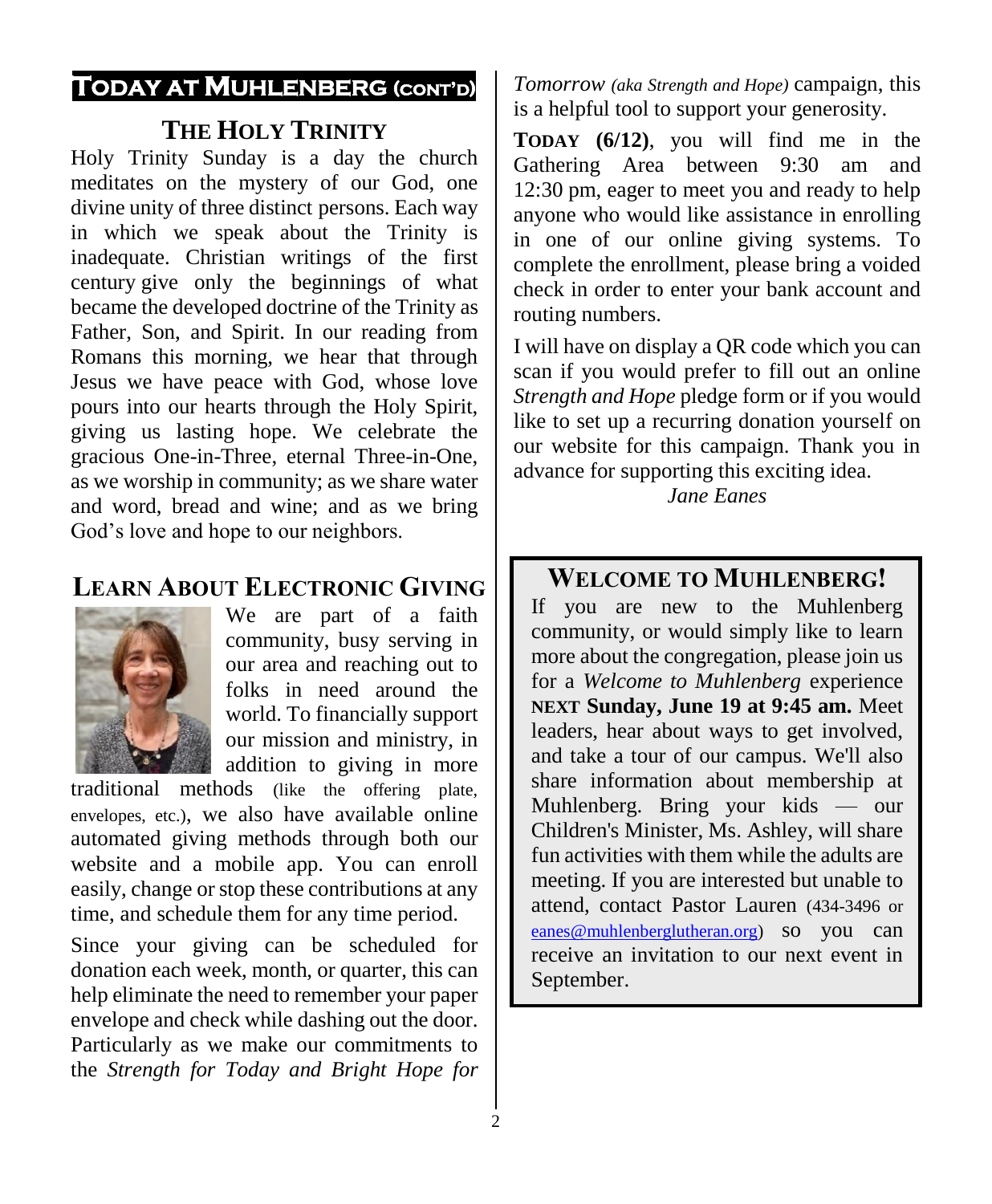## **STRENGTH FOR TODAY AND BRIGHT HOPE FOR TOMORROW**



Muhlenberg has been blessed with a long history of faithful worship and service in Harrisonburg. Though the pandemic has challenged us all, the past few years have also shown us that the mission of our congregation is more important than ever. God is at work in our midst and has given us strength for today. As we look to the future, let's invest in making the ministry that has meant so much during the pandemic even stronger. Let's welcome new people to faith and build a community connected to one another in new ways. We have bright hope for what God will do among us!

#### **The Vision**

Muhlenberg's Congregation Council has prayerfully considered priorities from our Strategic Plan and has determined that with a few new key leaders in place, we will build the infrastructure needed to grow in our mission to equip all people to live out Christ's love. These leaders are …

- **Nursery Coordinator:** As families return to church, they need a safe place for their very young children to be during worship. (5 hours/week)
- **Youth Minister:** With a strong group of middle school youth already engaged in our congregation, we need to organize and empower youth ministry to thrive. (25 hours/week)
- **Small Group Coordinator:** As we move into the next phase of pandemic life, we are all seeking greater connection and community, and need someone who can oversee the coordination of small group opportunities. (10 hours/week)

We seek to raise \$60,000 to fund these three positions for one year, as well as a 10% mission support gift to the Virginia Synod.

#### **We're on Our Way!**

A generous donor has provided a \$10,000 Challenge Gift. When 40 commitments toward this campaign are received, we'll receive \$5,000 — **we've achieved this!** When an additional 40 commitments are received, we'll unlock an additional \$5,000. **Together, we can make this happen!**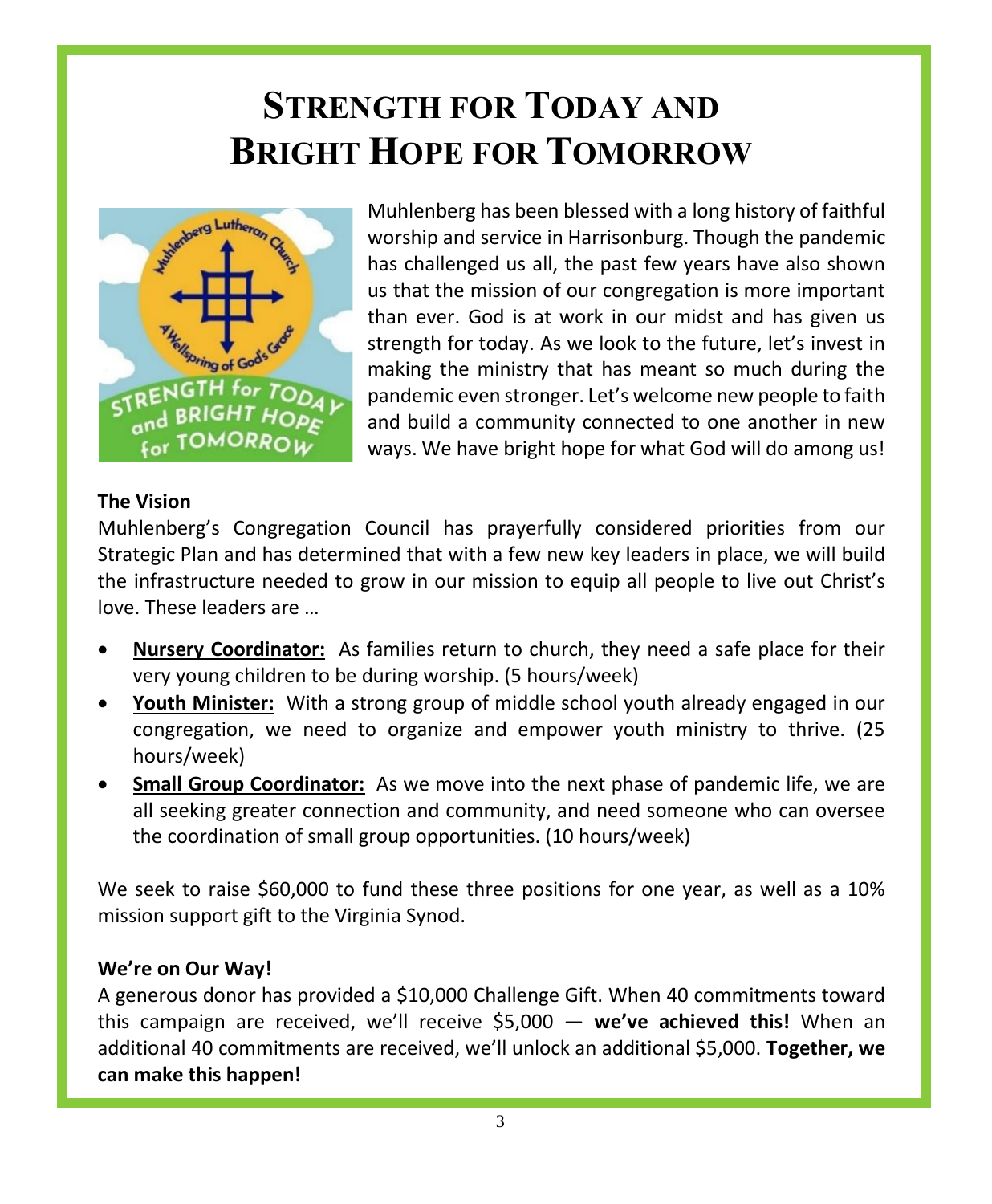#### **STRENGTH FOR TODAY AND BRIGHT HOPE FOR TOMORROW (CONT'D)**

#### **Find Your Place**

This chart illustrates the commitments needed to reach our goal. Prayerfully consider how your above-and-beyond giving from June 2022-May 2023 can help make this goal a reality!

| <b>Number</b><br>of Gifts | <b>Value of Gift</b> | <b>Running Total</b> |
|---------------------------|----------------------|----------------------|
| 1                         | \$10,000             | \$10,000             |
| 1                         | \$5,000              | \$15,000             |
| $\mathcal{P}$             | \$3,000              | \$21,000             |
| 5                         | \$1,200              | \$27,000             |
| 12                        | \$900                | \$37,800             |
| 22                        | \$600                | \$51,000             |
| 23                        | \$300                | \$57,900             |
| 14                        | \$150                | \$60,000             |

*Congregation Council Vice President Kevin Stees recently spoke about the generous community of Muhlenberg, the importance of supporting the key Strategic Plan priorities for this year, and the importance of supporting the "Strength for Today and Bright Hope for Tomorrow" Campaign.*



*"Over the past 1 ½ years I've been on Council, we've spent a lot of time focusing on our Strategic Plan. Through the sessions we've had and the input we've had from you, the congregation, I'm thrilled that we've identified some really exciting priorities – with particular focus on welcome, youth ministry, and small group ministry. You may ask, "what's the next step?" My family and I are supporting these priorities by making a commitment to the "Strength for Today and Bright Hope for Tomorrow" Campaign. This support would help* 

*finance very specific things – like a Youth Minister, a Small Group Coordinator, or a permanent Nursery Coordinator. But, making a commitment to a campaign like this isn't just about the specific things we get. More importantly, making a financial commitment like this is an expression of thanks and a response to God's endless generosity in our lives. So, I'm inviting you to join this journey and fill out a Commitment Card (available in a letter or email you may have received, or on our website). As you consider your commitment, I encourage you to think about how God's generosity has already made an impact in your life. Let this be a way to respond to God's goodness."*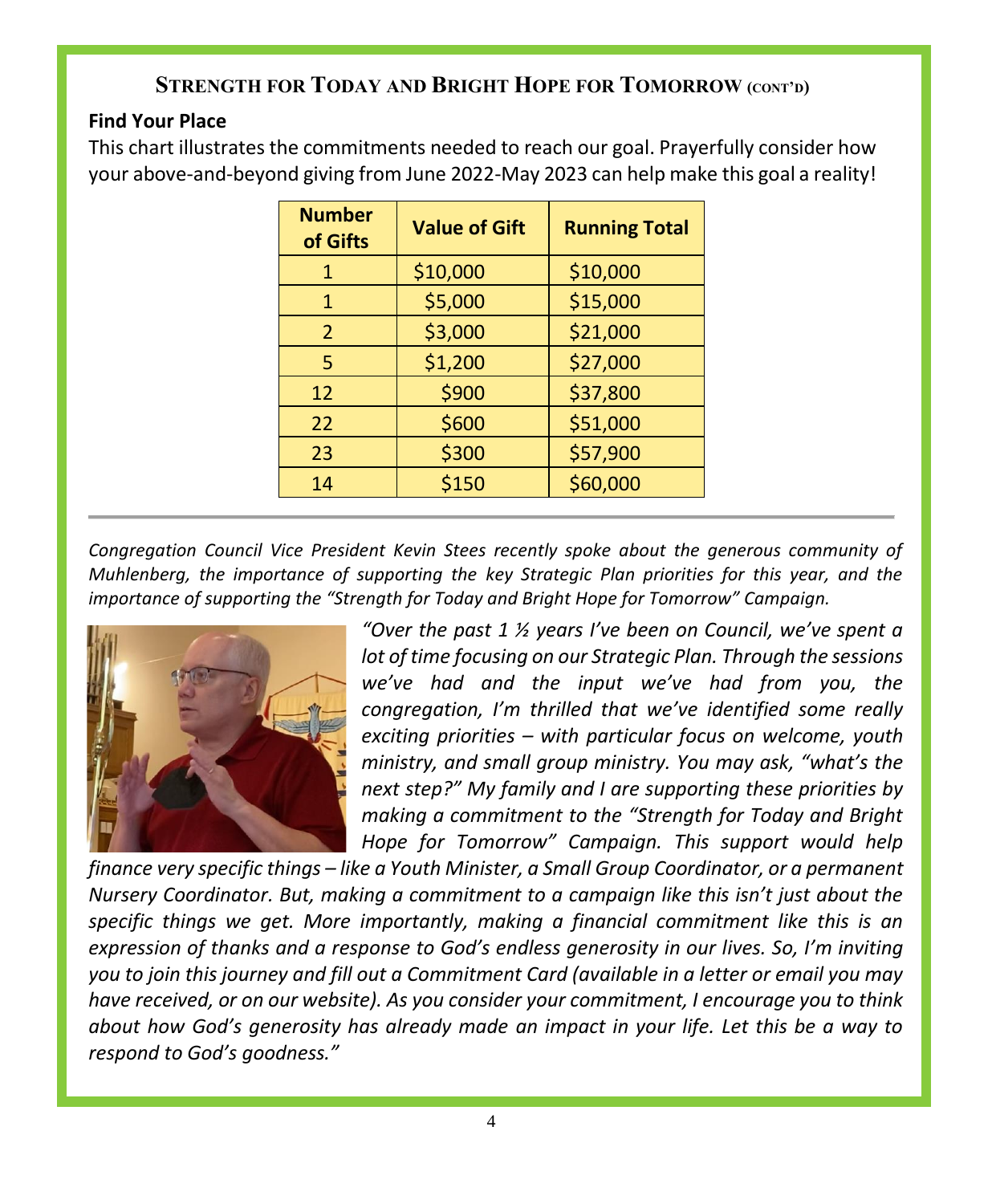## **THIS WEEK AT MUHLENBERG**

#### **MINISTRIES NIGHT Monday (6/13), 7:00 – 8:30 pm**

Join us via **Z[OOM](https://us02web.zoom.us/j/83341180538)** tomorrow evening – all are welcome! You may also join us by phone: Meeting ID: 833 4118 0538 One tap mobile +13126266799,,83341180538#

## **MARK YOUR CALENDAR**

#### **BIKE, TRIKE & SCOOTER HOUR Sunday, June 26 at 9:45 am**



Join us in the Ott Street Parking Lot for a Bike, Trike, and Scooter hour. Bring your wheels and get ready for fun. There will be a simple obstacle course and games,

and parents can enjoy an iced coffee bar under a tent. The Ott Street yard will be open for little friends. Kids of all are ages are welcome.

#### **BLOOD DRIVE August 21, 9:00 am- 1:00 pm**

Save the date! The American Red Cross will in the MAC for a blood drive. If you regularly give blood, please time your donations so you



can donate before or after church that day. There's currently s serious shortage of blood, so please plan to donate! For more info, contact Linda Morrison [\(lindamm778@gmail.com](mailto:lindamm778@gmail.com) or 540-383-5085).

## **MUHLENBERG NEWS**

### **CREATION CARE TIP**

Make a list of items you can borrow this summer. If you're going to need a chainsaw or punch bowl, borrow them



instead of buying brand new. It's an especially good idea if you're borrowing things you only use occasionally. Instead of shelling out big bucks for specialty tools, you can rent them at most home improvement centers. Borrowing will save you a lot of money and help you conserve resources.

#### **PERSONNEL COMMITTEE**

#### **YOUTH MINISTRY**

As you have heard, Congregation Council has been working diligently to implement our Strategic Plan. As part of that plan, Council has examined the staffing needs to accomplish our spiritual development goals. One very important component of the plan is to uplift our focus and attention on youth ministry.

We are pleased to announce that we will be hiring a part-time Youth Minister. This person will provide creative and dynamic leadership, in addition to oversight for youth ministry at Muhlenberg. In addition, our new Youth Minister will nurture a vibrant and growing Christian faith in people from grades 6 - 12 and their families.

If you or someone you know may be interested in exploring this opportunity, you can find the job description and application instructions by clicking **[HERE](https://www.muhlenberglutheran.org/jobs.html)**. Please lift up our search in your prayers.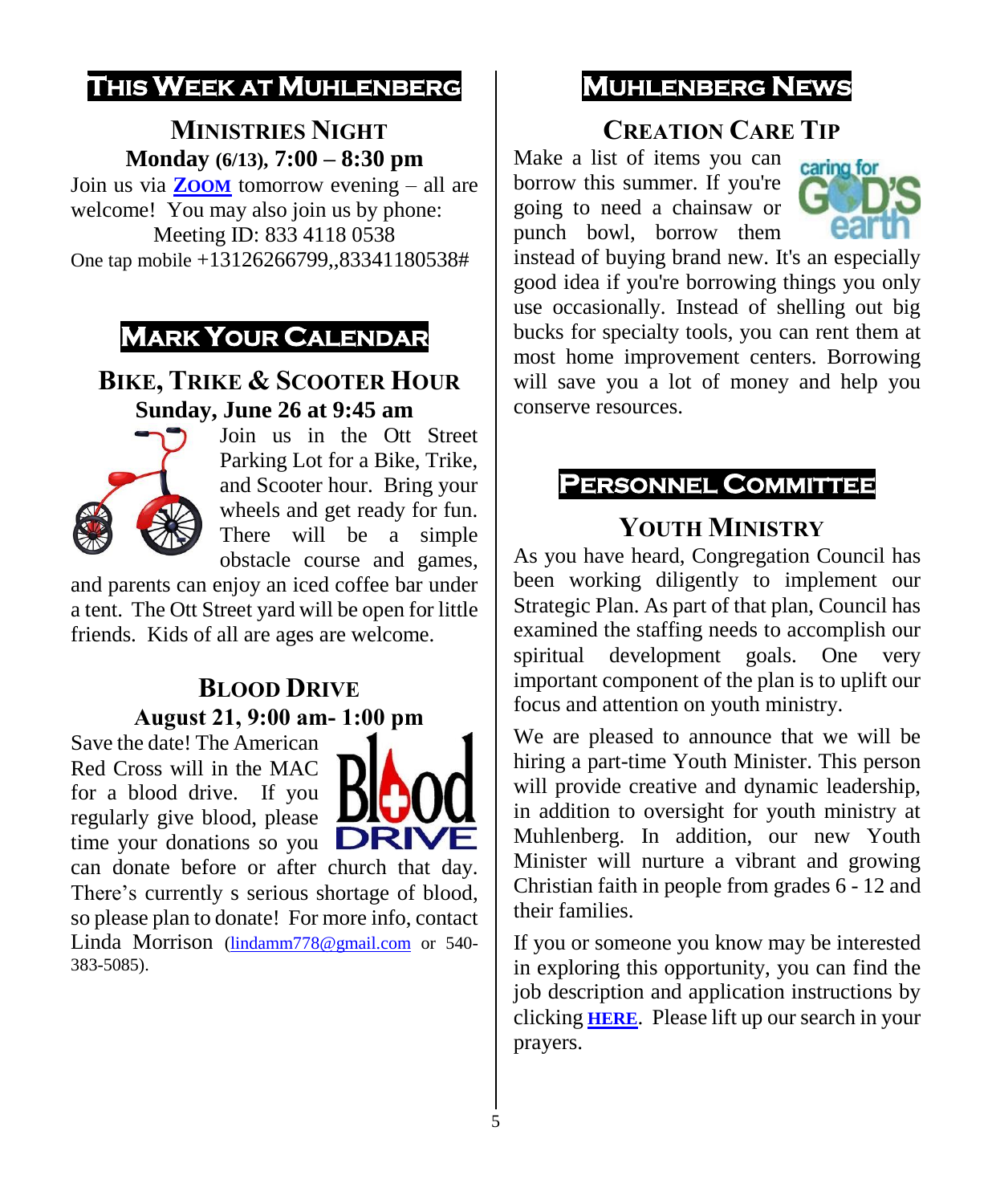### **CHRISTIAN FORMATION NEWS**

#### **FAITH LENS CLASS UPDATE**

Faith Lens is on vacation — well, sort of. Although we will not meet as a class during the summer, we will carry with us a commitment to continue working in our community, reading suggested books, staying in touch by email, etc.

We will keep the congregation updated and invite all who want to join us as we live out our faith. Interested? Contact Jean Helmick [\(jean.helmick@gmail.com](mailto:jean.helmick@gmail.com) or 540-830-1930).

#### **IN PERSON VBS IS BACK THIS SUMMER WITH PASSPORT TO PEACE August 8-12, 5:45 -7:45 pm.**

At *Passport to Peace VBS*, children discover that there are many ways to live as peacemakers in our world. Kids are invited to see every person as part of God's family, and every interaction as an opportunity to make peace. Come and enjoy music, games, art, drama, small group times, and fellowship as we all learn to be peacemakers.



## **VIRGINIA SYNOD NEWS**

#### **POWER IN THE SPIRIT July 14-16 ~ Registration is Open**

What does it mean to be a leader in the Church and a follower of Jesus? The words of Saint Thomas reveal a disciple whose faith in Jesus makes him willing to go where Jesus goes, even when danger and death are real possibilities. For Thomas, it's better to be unsafe with Jesus than to stay behind as Jesus heads into dangerous places. For the Church today, we just may be called to a similar faith that goes with Jesus—even into danger. At Power in the Spirit 2022 we'll explore these themes, and more! Click **[HERE](https://vasynod.org/power-in-the-spirit/)** for more information or to register.

#### **IN-PERSON SYNOD GATHERING July 15-16 ~ Registration is Open**

In conjunction with Power in the Spirit, the Virginia Synod looks forward to gathering in person to celebrate ministries of service from around the Synod, worship together, and learn from one another.

**Everyone can attend**. Unlike an Assembly where the number of participants is limited, anyone can attend the Synodical Gathering. There are **two options for Registration:**

- **On-Campus Housing** includes the event, one-night lodging on Roanoke College's campus, plus Friday lunch and dinner, and Saturday breakfast. The cost will be \$140.
- **Commuter** includes the event, Friday lunch and dinner, and Saturday breakfast. The cost will be \$100.

**You are automatically registered for the Synodical Gathering if you attend Power in the Spirit**. Click **[HERE](https://web.cvent.com/event/45e5907b-40f0-4096-9ae1-6b8de5cf32ec/regProcessStep1)** for more information or to register.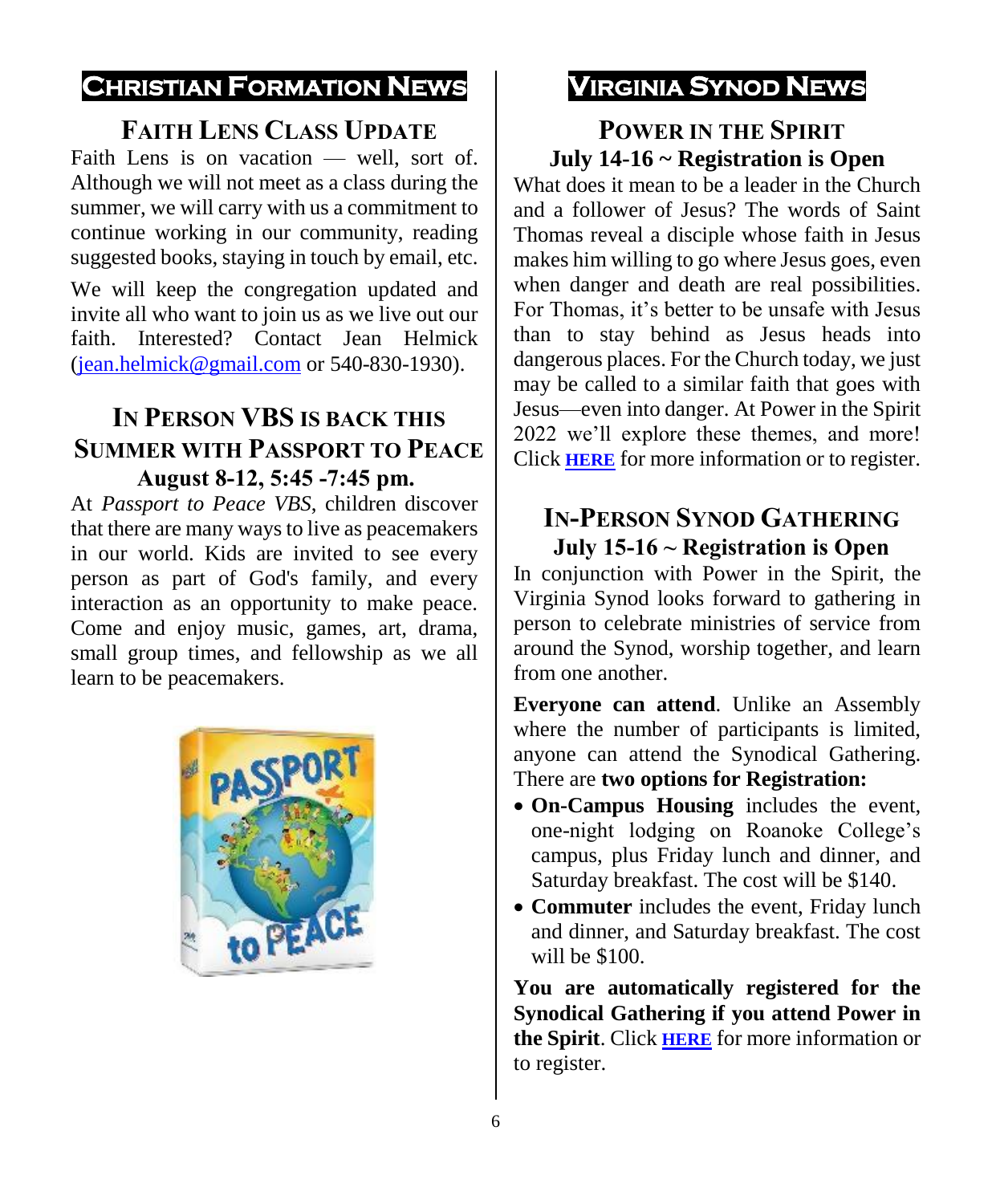## **SECOND HOME NEWS**

## **COME BE OUR GUEST!**

Second Home is presenting our 6<sup>th</sup> Annual musical *Beauty and the Beast Jr*, **June 16-19 at 8:00 pm**. The excitement is high among students and staff as we once again grace the outdoor stage at **Back Home on the Farm** (2915 Willow Run Rd, Harrisonburg). Students and staff have been working for months with countless hours spent to learn the show and are ready to have family, friends and community members enjoy an evening of theatre.

As usual, we will offer a concession stand, raffle, and silent auction to round out the experience and offset some of the costs of the show. Many volunteers from Muhlenberg and their many talents are featured as they have helped to build sets, make costumes, provide food for our actors, and not to mention all the time and effort our staff has been putting in to make this an unforgettable experience for our students and the audience. As Harrisonburg's only children's community theatre program, we are proud of the caliber of show we will be presenting.

**We are also looking for baked goods or concession items to sell. If you are willing to donate something, contact Lori Reich [\(secondhomeharrisonburg](mailto:2ndhomedirector@gmail.com) [@gmail.com](mailto:2ndhomedirector@gmail.com) or 540-432-7989) for details. Thank you!** 

To find out more about the show follow us on [Facebook](https://www.facebook.com/search/top?q=second%20home%20learning%20center) and [Instagram.](https://www.instagram.com/secondhomeva/?hl=en)



*Leeanne Shepherd, Assistant Director of Second Home Learning Center*